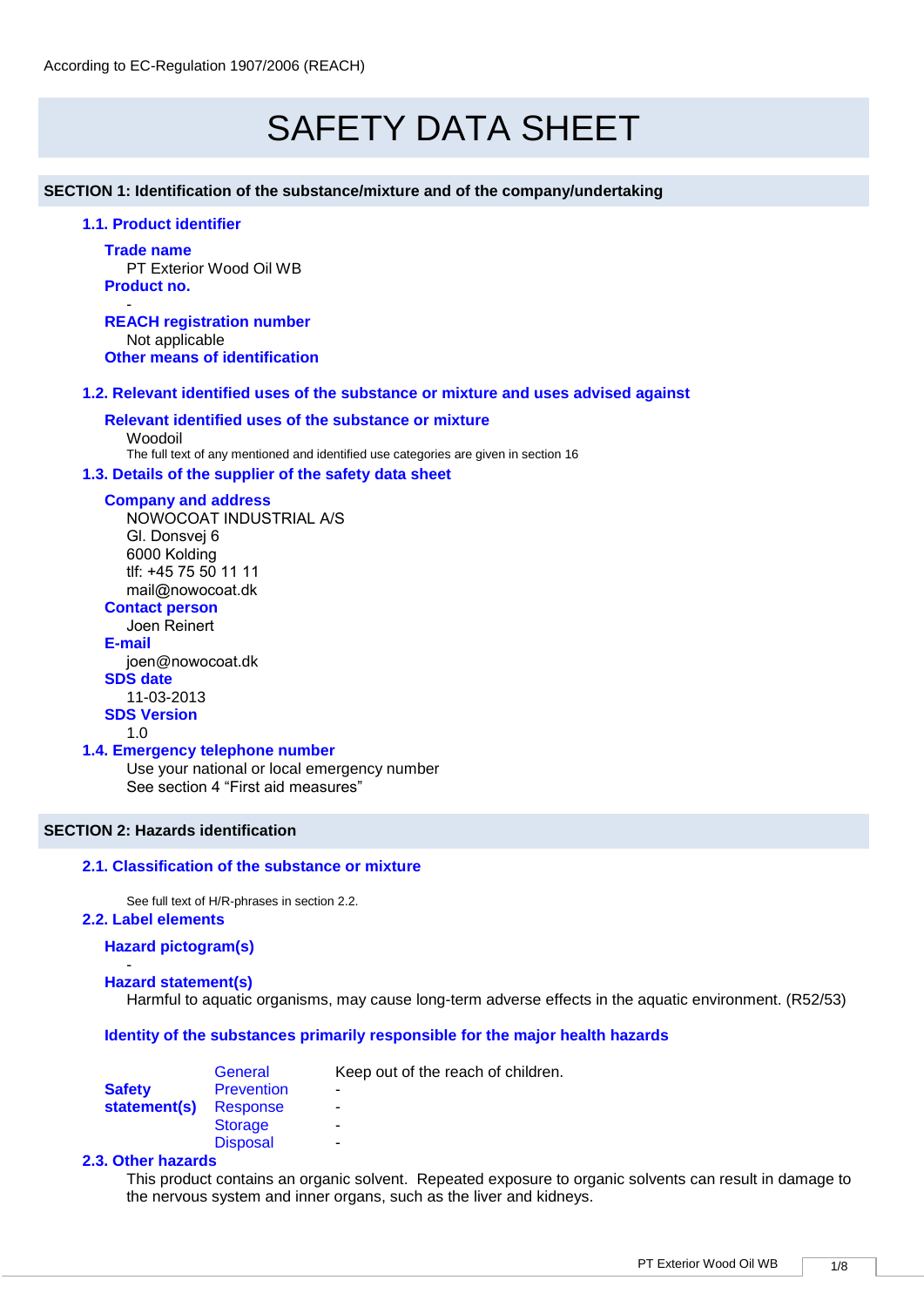#### **Additional labelling**

Contains 3-iodo-2-propynyl butylcarbamate,1-[[2-(2,4-dichlorophenyl)-4-propyl-1,3-dioxolan-2-yl]methyl]- 1H-1,...,. May produce an allergic reaction.

# **Additional warnings**

#### - **VOC**

VOC-MAX: 40 g/l, MAXIMUM VOC CONTENT (Phase II, i (WB)): 140 g/l.

#### **SECTION 3: Composition/information on ingredients**

#### **3.1/3.2. Substances**

| NAME:<br><b>IDENTIFICATION NOS.:</b><br>CONTENT:<br><b>DSD CLASSIFICATION:</b><br><b>CLP CLASSIFICATION:</b>          | water<br>CAS-no: 7732-18-5 EC-no: -<br>$60 - 80%$                                                                                                                                                                                                                  |
|-----------------------------------------------------------------------------------------------------------------------|--------------------------------------------------------------------------------------------------------------------------------------------------------------------------------------------------------------------------------------------------------------------|
| NAMF:<br><b>IDENTIFICATION NOS.:</b><br>CONTENT:<br><b>DSD CLASSIFICATION:</b><br><b>CLP CLASSIFICATION:</b><br>NOTE: | 2-butoxyethanol<br>CAS-no: 111-76-2 EC-no: 203-905-0 Index-no: 603-014-00-0<br>$1 - 5%$<br>Xn; R20/21/22 Xi; R36/38<br>Acute tox. 4, Skin Irrit. 2, Eye Irrit. 2<br>H302, H312, H315, H319, H332<br>S                                                              |
| NAME:<br><b>IDENTIFICATION NOS.:</b><br>CONTENT:<br><b>DSD CLASSIFICATION:</b><br><b>CLP CLASSIFICATION:</b>          | 1-[[2-(2,4-dichlorophenyl)-4-propyl-1,3-dioxolan-2-yl]methyl]-1H-1,<br>CAS-no: 60207-90-1 EC-no: 262-104-4 Index-no: 613-205-00-0<br>$< 1\%$<br>Xn;R22 Xi;R43 N;R50/53<br>Acute tox. 4, Skin Sens. 1, Aquatic Acute 1, Aquatic Chronic 1<br>H302, H317, H400, H410 |
| NAME:<br><b>IDENTIFICATION NOS.:</b><br>CONTENT:<br><b>DSD CLASSIFICATION:</b><br>CLP CLASSIFICATION:                 | 3-iodo-2-propynyl butylcarbamate<br>CAS-no: 55406-53-6 EC-no: 259-627-5<br>$< 1\%$<br>Xn:R20/22 Xi:R37 R41 R43 N:R50<br><b>NA</b>                                                                                                                                  |

(\*) See full text of H/R-phrases in chapter 16. Occupational limits are listed in section 8, if these are available. S = Organic solvent

**Other informations**

#### **SECTION 4: First aid measures**

## **4.1. Description of first aid measures**

#### **General information**

In the case of accident: Contact a doctor or casualty department – take the label or this safety data sheet. Contact a doctor, if in doubt about the injured person's condition or if the symptoms continue. Never give an unconscious person water or similar.

#### **Inhalation**

Get the injured person into fresh air. Make sure there is always someone with the injured person. Prevent shock by keeping the injured person warm and calm. If the person stops breathing, give mouth-to-mouth resuscitation. If unconscious, roll the injured person onto side with the top leg bent at both knee and hip. Call an ambulance.

#### **Skin contact**

Remove contaminated clothing and shoes at once. Skin that has come in contact with the material must be washed thoroughly with water and soap. Skin cleanser can be used. DO NOT use solvents or thinners.

# **Eye contact**

Remove contact lenses. Flush eyes immediately with plenty of water (20-30°C) for at least 15 minutes and continue until irritation stops. Make sure you flush under the upper and lower eyelids. If irritation continues, contact a doctor.

#### **Ingestion**

Give the person plenty to drink and stay with the person. If the person feels unwell, contact a doctor immediately and take this safety data sheet or the label from the product with you. Do not induce vomiting unless recommended by the doctor. Hold head facing down so that no vomit runs back into the mouth and throat.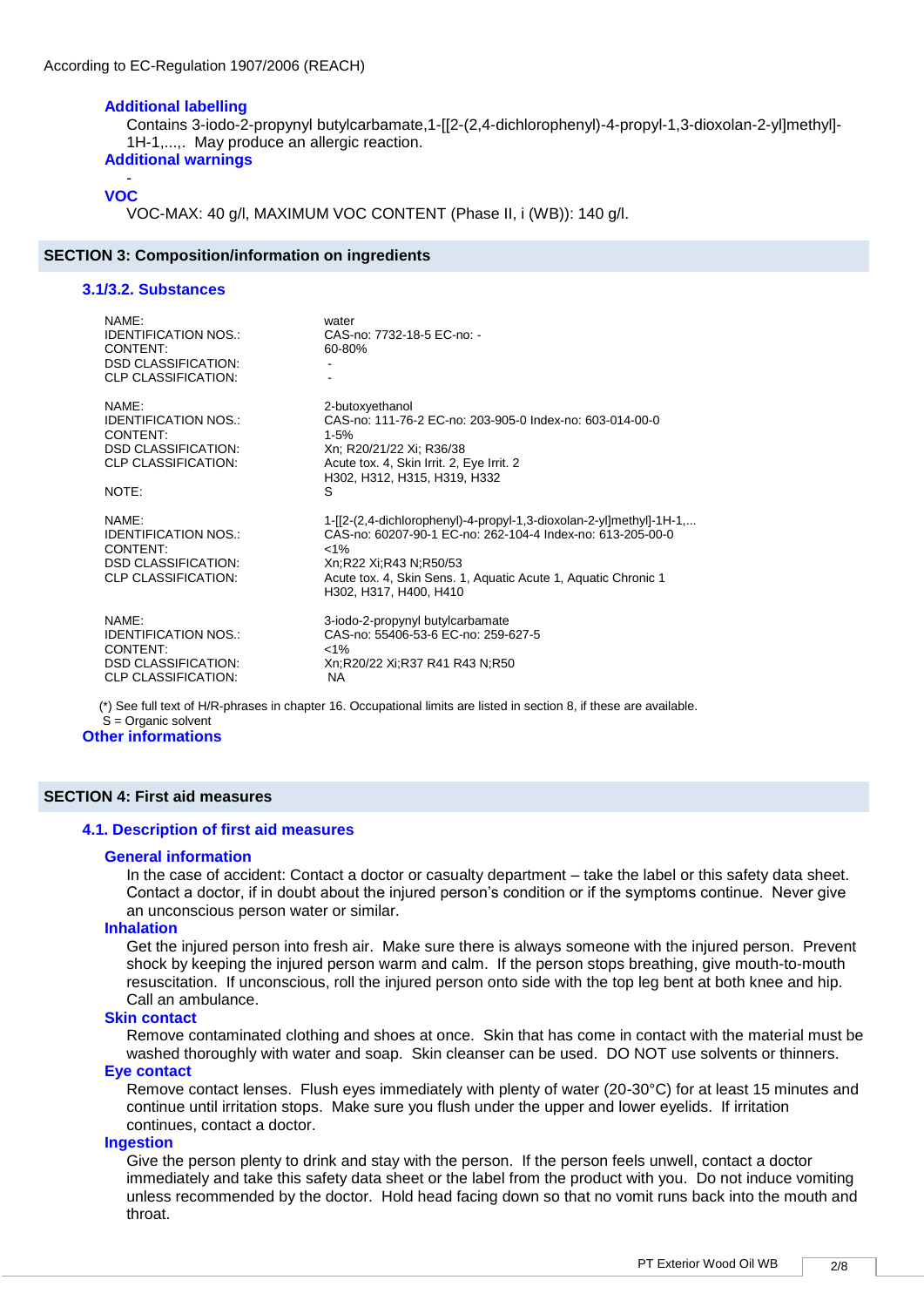### **Burns**

Rinse with water until the pain stops and continue for 30 minutes.

# **4.2. Most important symptoms and effects, both acute and delayed**

Neurotoxic effect: This product contains organic solvents, which can have an effect on the nervous system. Symptoms of neurotoxicity can be: loss of appetite, headache, dizziness, whistling in the ears, tingling sensations in the skin, sensitivity to the cold, cramps, difficulty in concentrating, tiredness, etc. Repeated exposure to solvents can result in the breaking down of the skin's natural fat layer. The skin will then be more prone to absorb dangerous substances, e.g. allergens.

Sensitivity effects: This product contains substances which can give an allergic reaction on contact with skin. The allergic reaction will typically set in 12-72 hours after exposure as the substance penetrates the skin and reacts with proteins in the outer skin. The body's immune system sees the chemically changed protein as a foreign body and will try to destroy it.

#### **4.3. Indication of any immediate medical attention and special treatment needed**  No special

# **Information to medics**

Bring this safety data sheet.

#### **SECTION 5: Firefighting measures**

#### **5.1. Extinguishing media**

Recommended: alcohol-resistant foam, carbonic acid, powder, water mist. Water jets should not be used, since they can spread the fire.

### **5.2. Special hazards arising from the substance or mixture**

If the product is exposed to high temperatures, as in the case of fire, dangerous catabolic substances are produced. These are: Carbon oxides. Fire will result in thick black smoke. Exposure to catabolic products can damage your health. Fire fighters should use proper protection gear. Closed containers, which are exposed to fire, should be cooled with water. Do not let fire-extinguishing water run into sewers and other water courses.

#### **5.3. Advice for firefighters**

Wear self-contained breathing apparatus and protective clothing to prevent contact.

#### **SECTION 6: Accidental release measures**

**6.1. Personal precautions, protective equipment and emergency procedures** 

# No specific requirements.

# **6.2. Environmental precautions**

Consider putting up waste collecting trays/basins to prevent leakage to the surroundings. Avoid discharge to lakes, streams, sewers, etc. In the event of a leakage to the surroundings, contact the local environmental authorities.

#### **6.3. Methods and material for containment and cleaning up**

Use sand, sawdust, earth, vermiculite, diatomaceous earth to contain and collect non-combustible absorbent materials and place in container for disposal, according to local regulations. Cleaning should be done as far as possible using normal cleaning agents. Solvents should be avoided.

#### **6.4. Reference to other sections**

See section on "Disposal considerations " with regard to the handling of waste. See section on 'Exposure controls/personal protection' for protective measures.

#### **SECTION 7: Handling and storage**

#### **7.1. Precautions for safe handling**

Consider putting up waste collecting trays/basins to prevent leakage to the surroundings. See section on 'Exposure controls/personal protection' for information on personal protection.

# **7.2. Conditions for safe storage, including any incompatibilities**

Always store in containers of the same material as the original.

# **Storage temperature**

NA

#### **7.3. Specific end use(s)**

This product should only be used for applications described in Section 1.2

#### **SECTION 8: Exposure controls/personal protection**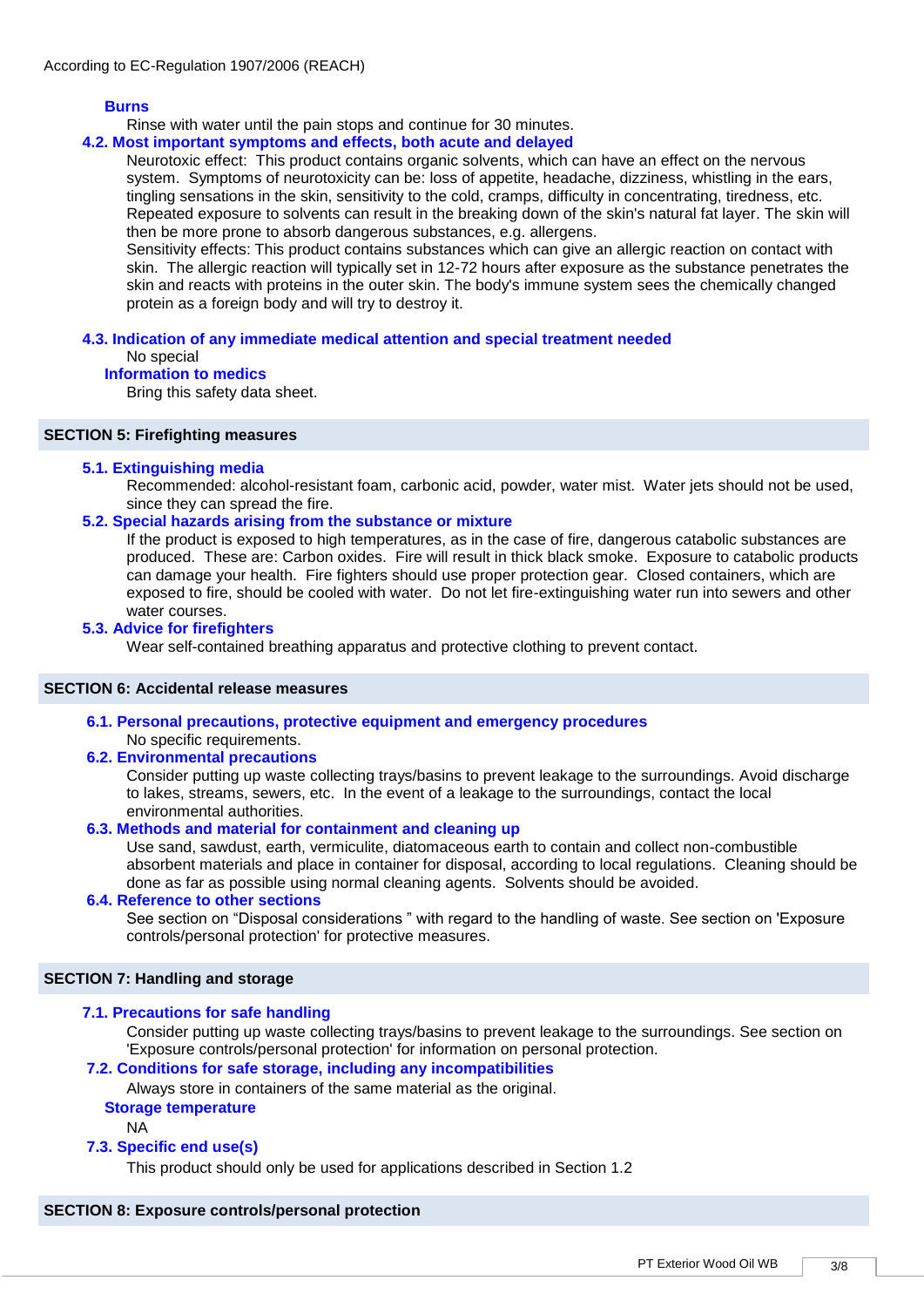#### **8.1. Control parameters**

#### **OEL**

2-butoxyethanol (EH40/2005) Long-term exposure limit (8-hour TWA reference period): 25 ppm | - mg/m3 Short-term exposure limit (15-minute reference period): 50 ppm | - mg/m3 Comments: Sk BMGV (Bmgv = Biological Monitoring Guidance Value. Sk = Can be absorbed through skin. )

#### **DNEL / PNEC**

DNEL (2-butoxyethanol): 89 mg/kg - Exposure: Dermal - Duration: short term systemic - Remarks: Workers DNEL (2-butoxyethanol): 663 mg/m3 - Exposure: Inhalation - Duration: short term systemic - Remarks: Workers DNEL (2-butoxyethanol): 246 mg/m3 - Exposure: Inhalation - Duration: short term local - Remarks: Workers DNEL (2-butoxyethanol): 75 mg/kg - Exposure: Dermal - Duration: long term systemic - Remarks: Workers DNEL (2-butoxyethanol): 98 mg/m3 - Exposure: Inhalation - Duration: long term systemic - Remarks: Workers DNEL (2-butoxyethanol): 44,5 mg/kg - Exposure: Dermal - Duration: short term systemic - Remarks: General population DNEL (2-butoxyethanol): 426 mg/m3 - Exposure: Inhalation - Duration: short term systemic - Remarks: General population DNEL (2-butoxyethanol): 13,4 mg/m3 - Exposure: Oral - Duration: short term systemic - Remarks: General population DNEL (2-butoxyethanol): 123 mg/m3 - Exposure: Inhalation - Duration: short term local - Remarks: General population DNEL (2-butoxyethanol): 38 mg/kg - Exposure: Dermal - Duration: long term systemic - Remarks: General population DNEL (2-butoxyethanol): 49 mg/m3 - Exposure: Inhalation - Duration: ong term systemic - Remarks: General population DNEL (2-butoxyethanol): 3,2 mg/kg - Exposure: Oral - Duration: ong term systemic - Remarks: General populaton

PNEC (2-butoxyethanol): 8,8 mg/l - Exposure: Water - Duration: Single - Remarks: Fresh water PNEC (2-butoxyethanol): 0,88 mg/l - Exposure: Water - Duration: Single - Remarks: Marine water PNEC (2-butoxyethanol): 9,1 mg/l - Exposure: Water - Duration: Continuous - Remarks: Intermittent releases PNEC (2-butoxyethanol): 3,13 mg/kg - Exposure: Soil - Duration: Single

#### **8.2. Exposure controls**

Compliance with the stated exposure limits values should be checked on a regular basis. **General recommendations**

Smoking, consumption of food or liquid, and storage of tobacco, food or liquid, are not allowed in the workroom.

#### **Exposure scenarios**

If there is an appendix to this safety data sheet, the indicated exposure scenarios must be complied. **Exposure limits**

Trade users are covered by the rules of the working environment legislation on maximum concentrations for exposure. See work hygiene threshold values below.

#### **Appropriate technical measures**

Airborne gas and dust concentrations must be kept as low as possible and below the current threshold values (see below). Use for example an exhaust system if the normal air flow in the work room is not sufficient. Make sure that eyewash and emergency showers are clearly marked.

#### **Hygiene measures**

Whenever you take a break in using this product and when you have finished using it, all exposed areas of the body must be washed. Always wash hands, forearms and face.

#### **Measures to avoid environmental exposure**

No specific requirements.

#### **Individual protection measures, such as personal protective equipment**



**Generally**

Only CE-marked personal protection equipment should be used.

# **Respiratory Equipment**

Recommended: NA, NA, NA

# **Skin protection**

No specific requirements.

#### **Hand protection**

Recommended: Nitrile rubber. . Breakthrough time: See the manufacturer's instructions **Eye protection**

Use face shield. Use safety glasses with a side shield as an alternative.

#### **SECTION 9: Physical and chemical properties**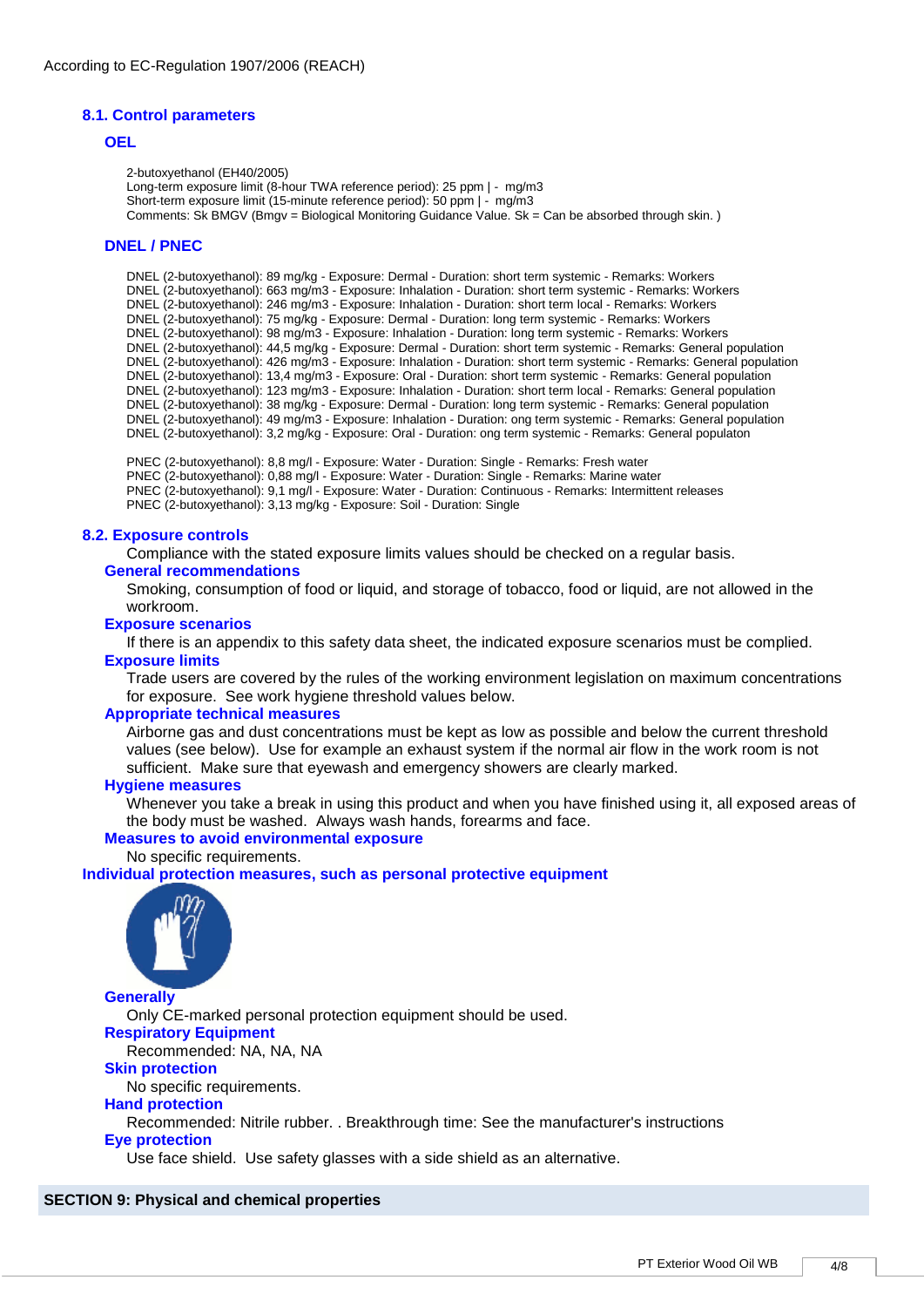### **9.1. Information on basic physical and chemical properties**

| <b>Form</b>                        | Colour          | Odour                         | pH | <b>Viscosity</b>   | Density (g/cm3)         |
|------------------------------------|-----------------|-------------------------------|----|--------------------|-------------------------|
| Liquid                             | Various colours | None                          |    |                    | 1,15                    |
| <b>Phase changes</b>               |                 |                               |    |                    |                         |
| Melting point (°C)                 |                 | Boiling point (°C)            |    |                    | Vapour pressure (mm Hg) |
|                                    |                 |                               |    |                    |                         |
| Data on fire and explosion hazards |                 |                               |    |                    |                         |
| Flashpoint (°C)                    |                 | Ignition $(^{\circ}C)$        |    | Self ignition (°C) |                         |
|                                    |                 |                               |    |                    |                         |
| Explosion limits (Vol %)           |                 | <b>Oxidizing properties</b>   |    |                    |                         |
|                                    |                 |                               |    |                    |                         |
| <b>Solubility</b>                  |                 |                               |    |                    |                         |
| Solubility in water                |                 | n-octanol/water coefficient   |    |                    |                         |
| Soluble                            | ۰               |                               |    |                    |                         |
| 9.2. Other information             |                 |                               |    |                    |                         |
| Solubility in fat                  |                 | <b>Additional information</b> |    |                    |                         |
|                                    | N/A             |                               |    |                    |                         |

### **SECTION 10: Stability and reactivity**

# **10.1. Reactivity**

- No data available
- **10.2. Chemical stability**

The product is stable under the conditions, noted in the section on "Handling and storage".

- **10.3. Possibility of hazardous reactions**
- No special
- **10.4. Conditions to avoid** 
	- Do not expose to heat (e.g. sunlight), because it can lead to excess pressure.

# **10.5. Incompatible materials**

Strong acids, strong bases, strong oxidising agents, and strong catabolic agents.

#### **10.6. Hazardous decomposition products**

The product is not degraded when used as specified in section 1.

# **SECTION 11: Toxicological information**

# **11.1. Information on toxicological effects**

#### **Acute toxicity**

| Substance                       | <b>Species</b> | Test        | Route of exposure | Result     |
|---------------------------------|----------------|-------------|-------------------|------------|
| 2-butoxyethanol                 | Rat            | LD50        | Oral              | 1474 mg/kg |
| 2-butoxyethanol                 | Rabbit         | LD50        | Dermal            | 435 mg/kg  |
| 2-butoxyethanol                 | Rat            | <b>LC50</b> | Inhalation        | 450 ppm    |
| $1-[2-(2,4-dichloropheny)]-4-p$ | Rat            | LD50        | Oral              | 1517 mg/kg |
| 1-[[2-(2,4-dichlorophenyl)-4-p  | Rat            | LD50        | Dermal            | > 4 mg/kg  |
| 1-[[2-(2,4-dichlorophenyl)-4-p  | Rat            | <b>LC50</b> | Inhalation        | 1264 mg/m3 |
| an a tanna allacta              |                |             |                   |            |

#### **Long term effects**

Neurotoxic effect: This product contains organic solvents, which can have an effect on the nervous system. Symptoms of neurotoxicity can be: loss of appetite, headache, dizziness, whistling in the ears, tingling sensations in the skin, sensitivity to the cold, cramps, difficulty in concentrating, tiredness, etc. Repeated exposure to solvents can result in the breaking down of the skin's natural fat layer. The skin will then be more prone to absorb dangerous substances, e.g. allergens.

Sensitivity effects: This product contains substances which can give an allergic reaction on contact with skin. The allergic reaction will typically set in 12-72 hours after exposure as the substance penetrates the skin and reacts with proteins in the outer skin. The body's immune system sees the chemically changed protein as a foreign body and will try to destroy it.

| <b>SECTION 12: Ecological information</b> |                |      |                      |        |  |  |
|-------------------------------------------|----------------|------|----------------------|--------|--|--|
| <b>12.1. Toxicity</b><br><b>Substance</b> | <b>Species</b> | Test | <b>Test duration</b> | Result |  |  |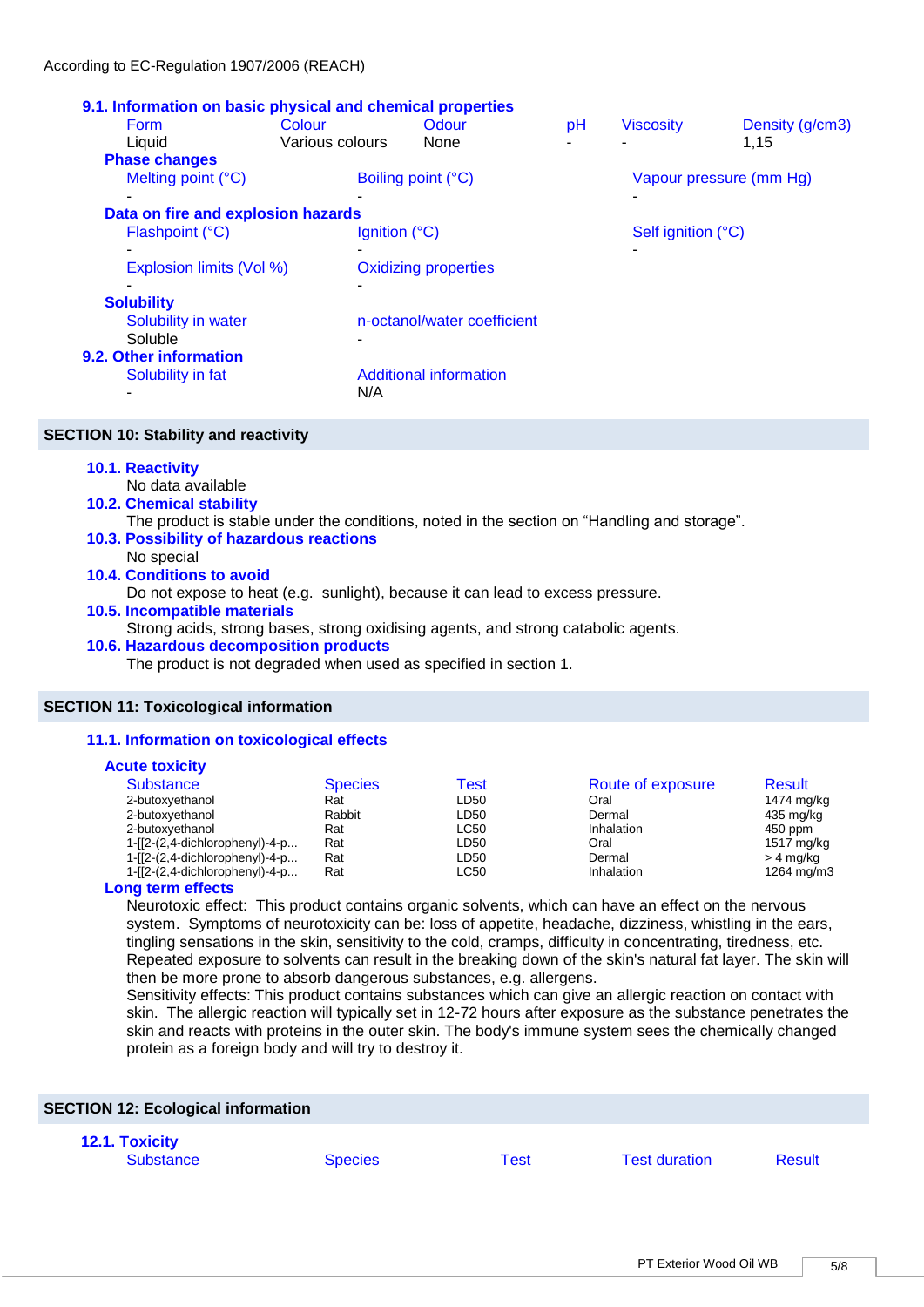#### According to EC-Regulation 1907/2006 (REACH)

|                                 | 2-butoxyethanol                                       | Fish                             | <b>LC50</b> | 96 h                                                | 1474 mg7l                         |
|---------------------------------|-------------------------------------------------------|----------------------------------|-------------|-----------------------------------------------------|-----------------------------------|
|                                 | 2-butoxyethanol                                       | Fish                             | <b>NOEC</b> | 21 <sub>d</sub>                                     | $>100$ mg/l                       |
|                                 | 2-butoxyethanol                                       | Daphnia                          | EC50        | 48 h                                                | 1550 mg/l                         |
|                                 | 2-butoxyethanol                                       | Daphnia                          | EC50        | 21 <sub>d</sub>                                     | 297 mg/l                          |
|                                 | 2-butoxyethanol                                       | Algae                            | <b>EC50</b> | 72 h                                                | 911 mg/l                          |
|                                 | 3-iodo-2-propynyl butylcarbama                        | Fish                             | <b>LC50</b> | 96 h                                                | $0,13 \text{ mg/l}$               |
|                                 | 3-iodo-2-propynyl butylcarbama                        | Daphnia                          | EC50        | 48 h                                                | $0,028$ mg/l                      |
|                                 | 3-iodo-2-propynyl butylcarbama                        | Algae                            | <b>EC50</b> | 120 h                                               | $0,09 \,\mathrm{mg/l}$            |
|                                 | 1-[[2-(2,4-dichlorophenyl)-4-p                        | Fish                             | <b>LC50</b> | 96 timer                                            | $21 \text{ mg/l}$                 |
|                                 | 1-[[2-(2,4-dichlorophenyl)-4-p                        | Daphnia                          | <b>NOEC</b> | 48 timer                                            | $0,5 \text{ mg/l}$                |
|                                 | 1-[[2-(2,4-dichlorophenyl)-4-p                        | Algae                            | EC50        | 72 timer                                            | $6,5 \text{ mg/l}$                |
|                                 | 12.2. Persistence and degradability                   |                                  |             |                                                     |                                   |
|                                 | <b>Substance</b>                                      | <b>Biodegradability</b>          |             | <b>Test</b>                                         | <b>Result</b>                     |
|                                 | 2-butoxyethanol<br>3-iodo-2-propynyl butylcarbama Yes |                                  |             | CO <sub>2</sub> Evolution Test<br>No data available | 90,4<br>No data<br>available      |
|                                 | <b>12.3. Bioaccumulative potential</b>                |                                  |             |                                                     |                                   |
|                                 | <b>Substance</b>                                      | <b>Potential bioaccumulation</b> |             | LogPow                                              | <b>BFC</b><br>No data             |
|                                 | 2-butoxyethanol                                       | No                               |             | 0.81                                                | available                         |
|                                 | 3-iodo-2-propynyl butylcarbama                        | No                               |             | No data available                                   | No data                           |
| $1-[2-(2,4-dichloropheny)]-4-p$ |                                                       | Yes                              |             | 3,72                                                | available<br>No data<br>available |

#### **12.4. Mobility in soil**

2-butoxyethanol: Log Koc= 0,719839, Calculated from LogPow (High mobility potential. ). 1-[[2-(2,4 dichlorophenyl)-4-p...: Log Koc= 3,024268, Calculated from LogPow (Moderate mobility potential.).

# **12.5. Results of PBT and vPvB assessment**

No data available

# **12.6. Other adverse effects**

This product contains ecotoxic substances which can have damaging effects on water-organisms. This product contains substances which can cause undesirable long-term effects in the water environment, due to its poor biodegradability. This product contains substances which can accumulate in the food chain because they are bioaccumulative substances. Bioaccumulative substances can accumulate in fat tissue and are not easily secreted.

#### **SECTION 13: Disposal considerations**

#### **13.1. Waste treatment methods**

The product is covered by the regulations on dangerous waste.

**Waste**

EWC code -

#### **Specific labelling**

#### - **Contaminated packing**

Packaging which contains leftovers from the product must be disposed of in the same way as the product.

#### **SECTION 14: Transport information**

Not listed as dangerous goods under ADR and IMDG regulations.

| $14.1 - 14.4$  | <b>14.1. UN</b> | 0.00 ac dangoroac goode andor 7.01.01.101.000 regalatione. | 14.3. Transport  |     | 14.4. Packing | <b>Notes</b> |                                        |
|----------------|-----------------|------------------------------------------------------------|------------------|-----|---------------|--------------|----------------------------------------|
| <b>ADR/RID</b> | number          | 14.2. UN proper shipping name                              | hazard class(es) |     | group         |              |                                        |
| <b>IMDG</b>    | UN-no.          | <b>Proper Shipping Name</b>                                | <b>Class</b>     | PG* | <b>EmS</b>    | $MP**$       | <b>Hazardous</b><br><b>constituent</b> |

# **14.5. Environmental hazards**

-

**14.6. Special precautions for user** 

- **14.7. Transport in bulk according to Annex II of MARPOL73/78 and the IBC Code**  No data available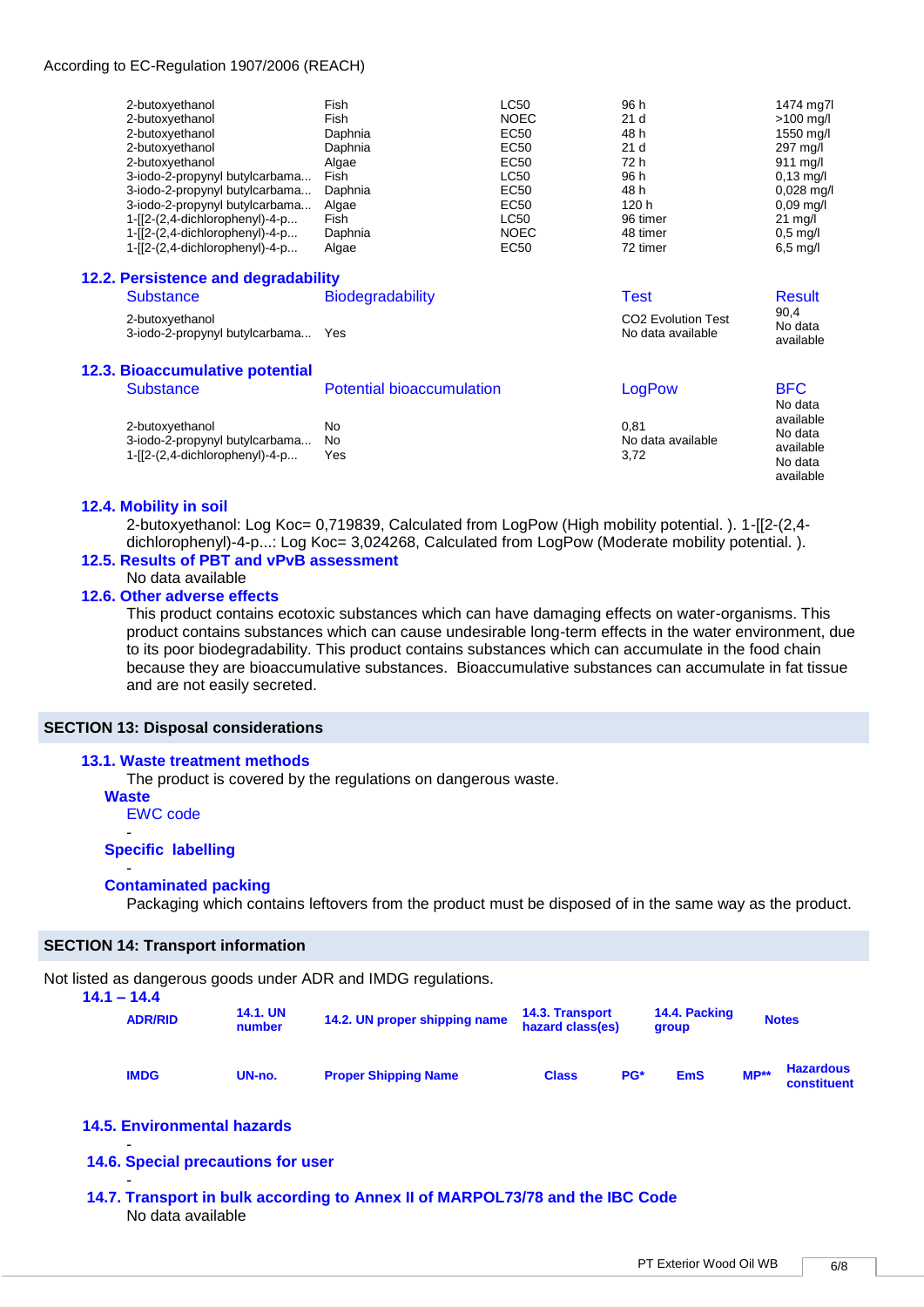(\*) Packing group

(\*\*) Marine pollutant

#### **SECTION 15: Regulatory information**

#### **15.1. Safety, health and environmental regulations/legislation specific for the substance or mixture**

#### **Restrictions for application**

People under the age of 18 must not be exposed to this product cf. Council Directive 94/33/EC. For exceptions, see the Danish Working Environment Authority's Executive Order No. 239 of 6 April 2005. **Demands for specific education**

#### - **Additional information**

#### - **15.2. Chemical safety assessment**

**No** 

#### **SECTION 16: Other information'**

#### **Sources**

EC regulation 1907/2006 (REACH) Directive 2000/532/EC EC Regulation 1272/2008 (CLP)

# **Full text of H/R-phrases as mentioned in section 3**

- R22 Harmful if swallowed.
- R37 Irritating to respiratory system.
- R41 Risk of serious damage to eyes.
- R43 May cause sensitisation by skin contact.
- R50 Very toxic to aquatic organisms.

R20/22 - Harmful by inhalation and if swallowed.

R20/21/22 - Harmful by inhalation, in contact with skin and if swallowed.

R36/38 - Irritating to eyes and skin.

R50/53 - Very toxic to aquatic organisms, may cause long-term adverse effects in the aquatic environment.

- H302 Harmful if swallowed.
- H312 Harmful in contact with skin.
- H315 Causes skin irritation.
- H317 May cause an allergic skin reaction.
- H319 Causes serious eye irritation.
- H332 Harmful if inhaled.
- H400 Very toxic to aquatic life.
- H410 Very toxic to aquatic life with long lasting effects.

# **The full text of identified uses as mentioned in section 1**

#### **Other symbols mentioned in section 2**

#### - **Other**

-

It is recommended to hand over this safety data sheet to the actual user of the product. Information in this safety data sheet cannot be used as a product specification.

The information in this safety data sheet applies only to this specific product (mentioned in section 1) and is not necessarily correct for use with other chemicals/products.

A change (in proportion to the last essential change (first cipher in SDS version)) is marked with a blue triangle.

#### **The safety data sheet is validated by**

Joen Reinert **Date of last essential change** 

**(First cipher in SDS version)**  -

**Date of last minor change (Last cipher in SDS version)** 

ALPHAOMEGA. Licens nr.:2827342878, Nowocoat Industrial A/S